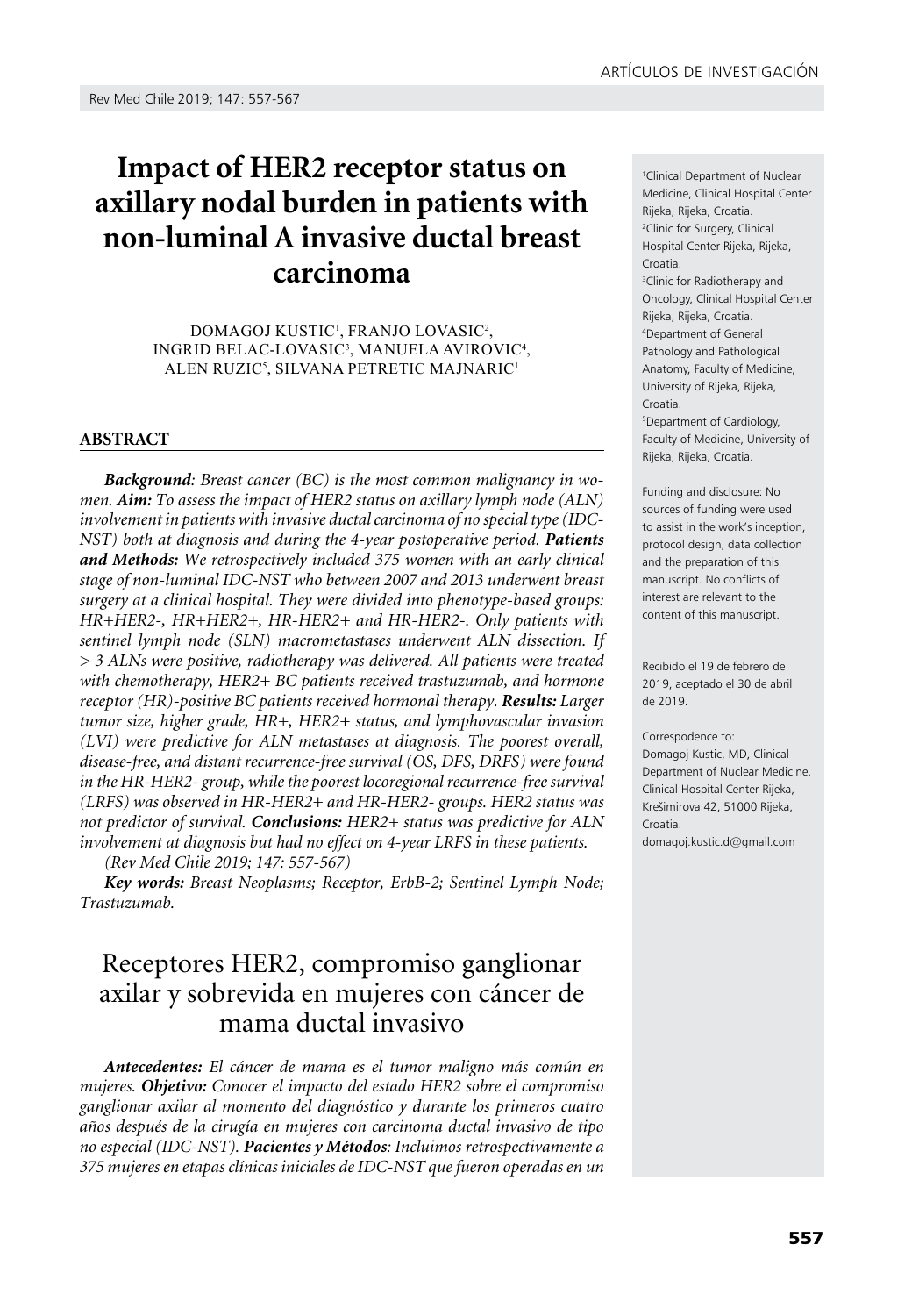*hospital clínico. Ellas se dividieron en grupos de acuerdo al fenotipo: HR+HER2-, HR+HER2+, HR-HER2+y HR-HER2-. La disección de ganglios axilares se efectuó solo en las pacientes con macrometástasis en el ganglio centinela. Si había más de tres ganglios comprometidos, se efectuó radioterapia. Todas las pacientes se trataron con quimioterapia. Las pacientes HER2+ recibieron trastuzumab y las pacientes HR+ recibieron hormonoterapia. Resultados: Tumores más grandes, de mayor grado de malignidad, HR+, HER2+ y la invasión linfovascular fueron predictivos de la presencia de metástasis axilares al momento del diagnóstico. La sobrevida más baja se observó en pacientes HR-HER2+. La sobrevida libre de recurrencia locorregional más baja, se observó en pacientes HR-HER2+ y HR-HER2-. HER2 no fue predictor de sobrevida. Conclusiones: En estas mujeres, HER2+ fue predictor de la presencia de compromiso ganglionar axilar al momento del diagnóstico pero no de la sobrevida a cuatro años.*

*Palabras clave: Ganglio Linfático Centinela; Neoplasias de la Mama; Trastuzumab; Receptor ErbB-2.*

**Breast cancer (BC) is the most common malignancy in women worldwide'. Invasive ductal carcinoma of no special type (IDC-NST) is the most common BC type<sup>2</sup>. According** malignancy in women worldwide<sup>1</sup>. Invasive ductal carcinoma of no special type (IDC-NST) is the most common BC type<sup>2</sup>. According to the St. Gallen Conference 2015, BC molecular subtypes are defined by the status of estrogen and progesterone receptors (ER, PR), Ki-67 index, and human epidermal growth factor receptor 2 (HER2) status. As well as these parameters, a patient's age, the tumor size, the number of positive axillary lymph nodes (ALNs), and lymphovascular invasion (LVI) have an influence on the disease course, as well as on overall, disease-free, locoregional recurrence-free, and distant recurrence-free survival (OS, DFS, LRFS, DRFS)<sup>3</sup>.

HER2, that is overexpressed in about 20% of BCs, is a predictor of early recurrence. These are commonly high-grade tumors, relatively resistant to hormonal therapy (HT). However, in HER2+ BC patients, HER2-targeted monoclonal antibody therapy, when added to adjuvant chemotherapy, yields improved survival benefits<sup>4</sup>.

In BC, the disease staging and treatment are determined by ALN status. Sentinel lymph node (SLN) is the first lymph node (LN) in the drainage pathway of the area where a tumor is localized. SLN biopsy (SLNB) is the gold standard for axillary staging, with the purpose of avoiding unnecessary ALN dissections (ALNDs), along with associated comorbidities<sup>5</sup>. In the case of either negative SLNB or SLN involved with micrometastasis (0.2-2 mm in size) in early-stage BC patients, ALND is no longer indicated<sup>6</sup>. New studies showed

that neither patients with 1 or 2 SLNs involved with macrometastases  $(> 2$  mm in size) without extranodal extension (ENE) benefited from ALND if adjuvant radiotherapy (RT) was delivered<sup>7</sup>.

Tumor size, histologic grade, and LVI were recognized as independent predictors of ALN involvement<sup>8</sup>. A lower risk of early recurrence was observed in hormone receptor (HR)-positive and HER2-negative tumors, while a positive correlation was observed between Ki-67 and the risk of early recurrence<sup>9,10</sup>. The impact of both HER2 status and molecular subtype on ALN involvement in early-stage BC, however, remains unclear, as inconclusive results have been obtained<sup>11-15</sup>.

The study objective was to assess the prognostic relevance of HER2 status in patients with an early clinical stage of IDC-NST in whom, following SLNB, ALND was performed only in the case of macrometastatic SLNs, with focuses on ALN involvement at diagnosis and on LRFS following postoperative systemic treatment. Comparisons, based on different HER2 status, were made between the subgroups homogenized according to HR status (positive/negative), Ki-67  $(< 20\% / \geq 20\%)$ , and to adjuvant treatment that the patients underwent following surgery (RT, HT, chemotherapy).

## **Patients and Methods**

The research adhered to ethical policies and was approved by the Clinical Hospital Center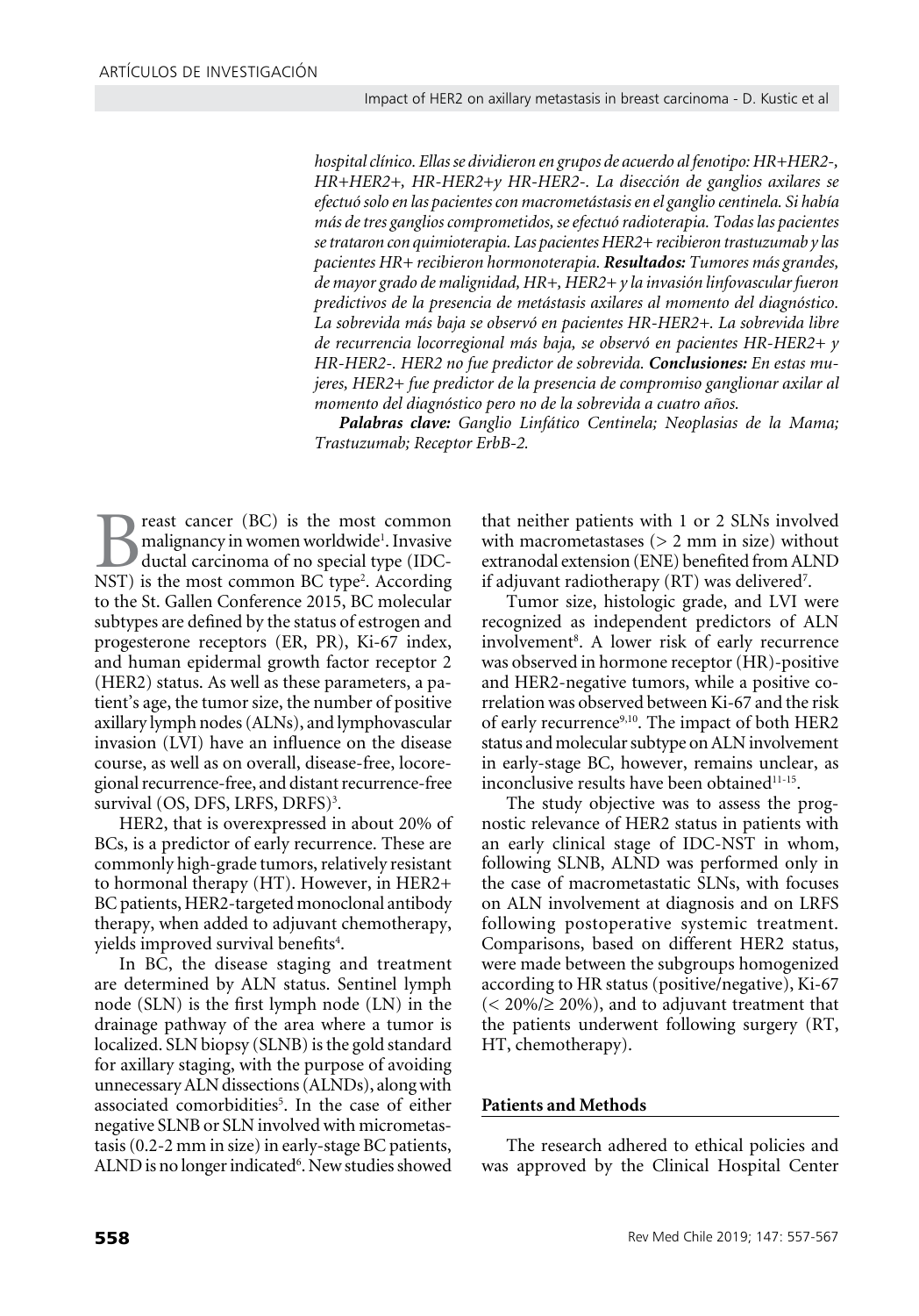Rijeka (CHCR) Ethics Committee. All subjects provided written informed consent. The inclusion criteria were: adult women with newly diagnosed IDC-NST in clinical stage T1-T2, with no clinical or ultrasonographic evidence of ALN involvement and no distant spread of the disease at diagnosis, who between 2007 and 2013 underwent breast surgery at the CHCR. We did not include: patients with locoregional BC recurrence, bilateral or multicentric BC, patients who received neoadjuvant RT, chemotherapy or HT, or those who had any other malignancies. Since luminal A, according to phenotypic features, treatment and prognosis, significantly differs from the remaining subtypes, patients with luminal A tumors were not included<sup>16</sup>.

A total of 185 HER2-positive IDC-NST patients met the inclusion criteria and were enrolled. For the purpose of forming approximately equally sized HER2+ and HER2- cohorts, 190 HER2-negative IDC-NST patients were also included. According to molecular subtype, the participants were split into groups: HR+/HER2-, HR+/ HER2+, HR-/HER2+, HR-/HER2-. Each group was divided into 2 subgroups according to Ki-67  $<$  20% or  $\geq$  20%. The subgroups with matching HR status, matching Ki-67, and different HER2 statuses were eligible for comparison.

Following SLN scintigraphy with Tc-99m nanocolloid, the subjects underwent breast surgery and SLNB. SLNs were analyzed intraoperatively by imprint cytology (IC) and frozen section (FS) examinations. A positive IC, followed by positive FS, led to complete ALND during the first operation. The postoperative SLNB evaluation included hemalaun-eosin (HE) and pan-cytokeratin immunohistochemistry (IHC)<sup>17</sup>. If, after negative intraoperative IC and FS, SLN macrometastases had been confirmed by either HE or IHC, ALND was performed in a second operation. If SLNB was both positive for micrometastasis and ENE-negative, ALND was omitted<sup>6</sup>.

Based on the greatest dimension, the tumor size and the pathologic stage (pT) were determined<sup>18</sup>. The histologic grade was determined according to the Elston and Ellis modified Bloom-Richardson system<sup>19</sup>. ER, PR and HER2 status, as well as Ki-67, were evaluated by  $IHC^{20,21}$ . A tumor was considered HR-positive when either ER or PR status was positive (if at least 1% of tumor cells stained ER- or PR-positive). A HR-negative tumor was defined as both ER- and

PR-negative. HER2-stained slides were evaluated by three expert pathologists at CHCR using light microscopy. In IHC-evaluated HER2-equivocal cases, HER2 status was confirmed by fluorescence in situ hybridization<sup>20,22</sup>.

Besides the above-mentioned parameters, information retrieved from the patients' records also included: age at diagnosis, type of surgery, the number of removed SLNs, the size of SLN metastatic deposit, the presence of LVI, and ENE in SLNs. In patients who underwent ALND, the ratio of macrometastatic LNs to the total LNs removed (lymph node ratio, LNR) was determined.

 All subjects were to receive phenotype-based postoperative systemic treatment according to the St. Gallen Conference recommendations<sup>3,16</sup>. Patients with HR+ tumors were treated with adjuvant HT based on menopausal status. All patients were treated with chemotherapy (with either 6 cycles of cyclophosphamide, 5-fluorouracil, and an anthracycline, or 4 cycles of cyclophosphamide and anthracycline followed by paclitaxel). Patients with HER2+ tumors were to receive 12-month trastuzumab treatment after receiving anthracycline chemotherapy<sup>16</sup>. If breast-conserving surgery was carried out, adjuvant RT to the whole breast was delivered. Patients who underwent mastectomy received no RT unless they had > 3 positive  $ALNs^{16,17}$ .

During the 4-year postoperative period, history taking and physical exams were conducted at 6-month intervals by oncologists at CHCR. Breast and axillary ultrasound examinations were being performed, along with cancer antigen 15-3 (CA 15-3) and carcinoembryonic antigen (CEA) being measured, on a 6-month basis. Mammography, chest radiography and abdominal ultrasound were performed on a 12-month basis. OS, DFS, LRFS, and DRFS, were calculated as the time in months from the date of surgery, respectively to the date of death from any cause, to the date of recurrence at any site, to the date of locoregional recurrence (LRR), and to the date of distant recurrence (DR).

The data were analyzed using Statistica 13.1. (StatSoft Inc., Tulsa, USA) and MedCalc 12.1.3. (MedCalc Software, Mariakerke, Belgium). The results are reported using descriptive statistics. The Chi-square test was used for categorical data. To assess differences in LVI, LNR, and ENE+ SLNs, both depending on HER2 status and among IDC-NST groups, a Kruskal-Wallis test was applied,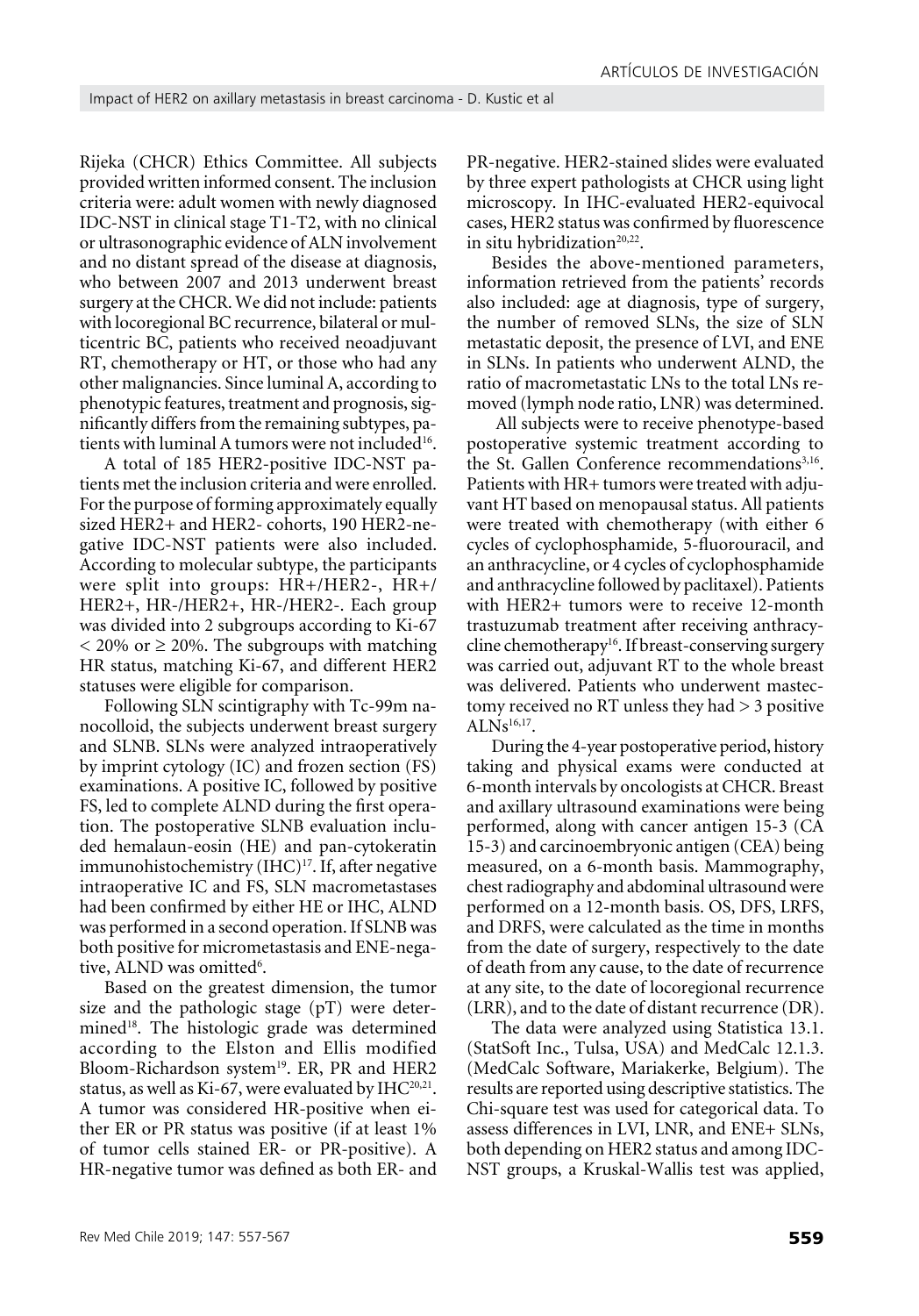followed by Mann-Whitney *U post-hoc* analysis. The relationship between patient/tumor characteristics and ALN involvement was tested by univariate logistic regression, from which significant factors were entered into multivariable logistic regression. Kaplan-Meier curves and the log-rank test were used to analyse differences in OS, DFS, LRFS, and DRFS among groups and subgroups. Based on Kaplan-Meier estimates, the proportions of subjects experiencing events at 4 years were calculated. Correlations between different variables were determined using Pearson's and Spearman's rank correlation coefficients. To determine which variables may predict OS, DFS, LRFS, and DRFS, multiple regression analysis was applied. The α-error level was set to 0.05.

# **Results**

The total number of participants was 375 (median age 58 years; range 28-79). Patient and tumor characteristics are shown in Table 1.

As regards molecular subtypes, 126 (33.6%), 123 (32.8%), 62 (16.5%), and 64 (17.1%) were HR+HER2-, HR+HER2+, HR-HER2+, and HR-HER2-, respectively. A mastectomy was carried out in 97 patients (25.87%), while 278 (74.13%) underwent breast-conserving surgery. Sixty-seven patients (17.87%) underwent postmastectomy RT due to >3 positive ALNs. The mean tumor size was 2.60 cm (range 0.4-6.9). The mean number of LNs removed was 2.11 (range 1-8) for SLN dissection and 18.80 (range 11-22) for ALND.

Within 4 years after surgery, 60 patients (16.00%) died, while 66 (17.60%) experienced recurrences, 16 of which (24.24%) were locoregional (8 in the axilla; 8 in the breast), and 50 (75.76%) distant.

When compared to the subjects without recurrences, in subjects with recurrences macrometastatic SLNs were more frequent (68.18% vs 33.01%, *P* < 0.001), while micrometastatic SLNs were less frequent  $(1.52\% \text{ vs } 12.62\% , P = 0.008)$ , as well as negative SLNs (30.30% vs 54.37%, *P* < 0.001). SLN macrometastases were found in 147 patients (39.2%), which led to ALND. Of the latter, 75 (51.02%) had positive non-sentinel ALNs, 45 (30.61%) experienced recurrences, in 8 (5.44%) LRR occurred, and 44 (29.93%) had ENE+ SLNs.

|             |                                               | N                                                           | HR+HER2-                                                   | $HR + HER2 +$                                            | $HR-HER2+$                                         | HR-HER2-                                                                          | P           |
|-------------|-----------------------------------------------|-------------------------------------------------------------|------------------------------------------------------------|----------------------------------------------------------|----------------------------------------------------|-----------------------------------------------------------------------------------|-------------|
| Age (years) | $\leq 50$<br>> 50                             | 134 (35.7)<br>241 (64.3)                                    | 32 (25.4)<br>94 (74.6)                                     | 40 (32.5)<br>83 (67.5)                                   | 31 (50.0)<br>31(50.0)                              | 31 (48.4)<br>33 (51.6)                                                            | < 0.001     |
| pT stage    | pT1<br>pT <sub>2</sub><br>pT3                 | 177(47.2)<br>139(37.1)<br>59 (15.7)                         | 64 (50.8)<br>46 (36.5)<br>16(12.7)                         | 54 (43.9)<br>45(36.6)<br>24(19.5)                        | 28(45.2)<br>25(40.3)<br>9(14.5)                    | 31(48.4)<br>23(35.9)<br>10(15.6)                                                  | 0.829       |
| pN stage    | pN0<br>pN1mi<br>pN1<br>pN <sub>2</sub><br>pN3 | 188 (50.1)<br>40 (10.7)<br>80(21.3)<br>41 (10.9)<br>26(6.9) | 33 (26.2)<br>30(23.8)<br>33 (26.2)<br>17(13.5)<br>13(10.3) | 48 (39.0)<br>6(4.9)<br>39 (31.7)<br>19 (15.4)<br>11(8.9) | 47 (75.8)<br>2(3.2)<br>7(11.3)<br>4(6.5)<br>2(3.2) | 60 (93.7)<br>2(3.1)<br>(1.6)<br>$\mathbf{1}$<br>(1.6)<br>$\mathbf{1}$<br>(0)<br>0 | $\mathbf 0$ |
| Grade       | $\mathsf{II}$<br>III                          | 125(33.3)<br>132(35.2)<br>118(31.5)                         | 40(31.8)<br>45(35.7)<br>41 (32.5)                          | 45(36.6)<br>49 (39.8)<br>29(23.6)                        | 24(38.7)<br>15(24.2)<br>23(37.1)                   | 16(25.0)<br>23(35.9)<br>25(39.1)                                                  | 0.146       |
| Ki-67       | $< 20\%$<br>$\geq 20\%$                       | 110(29.3)<br>265 (70.7)                                     | 54 (42.9)<br>72 (57.1)                                     | 51(41.5)<br>72 (58.5)                                    | 1(1.6)<br>61 (98.4)                                | 4(6.2)<br>60 (93.8)                                                               | < 0.001     |
| <b>LVI</b>  | Negative<br>Positive                          | 272(72.5)<br>103(27.5)                                      | 93 (73.8)<br>33(26.2)                                      | 82 (66.7)<br>41(33.3)                                    | 41(66.1)<br>21(33.9)                               | 56 (87.5)<br>8(12.5)                                                              | 0.014       |
| <b>ENE</b>  | Negative<br>Positive                          | 331 (88.3)<br>44 (11.7)                                     | 109 (86.5)<br>17(13.5)                                     | 103(83.7)<br>20(16.3)                                    | 56 (90.3)<br>6(9.7)                                | 63 (98.4)<br>1(1.6)                                                               | 0.024       |

Table 1. Patient and tumor characteristics by IDC-NST molecular subtype

Note: IDC-NST, invasive ductal carcinoma of no special type; HR, hormone receptor; HER2, human epidermal growth factor receptor 2; LVI, lymphovascular invasion; ENE, extranodal extension.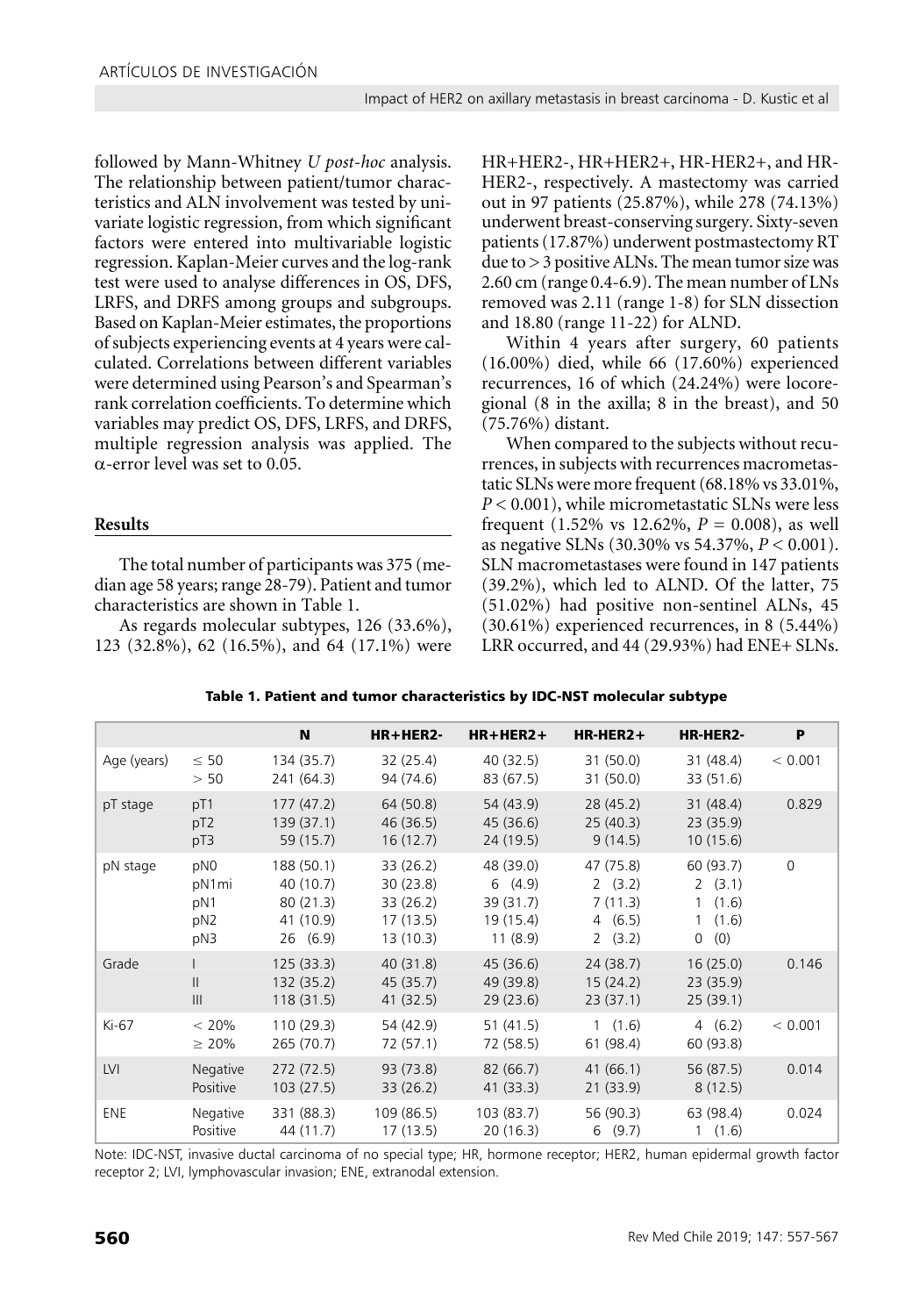Forty subjects (10.67%) had micrometastatic SLNs. Of these, one developed a recurrence, at a distant site. Out of 188 subjects with negative SLNs, 20 (10.64%) developed recurrences (8 LRR, 12 DR).

In patients with ENE+ SLNs, both the proportion of pN2-pN3 stages and the proportion of cases with positive non-sentinel ALNs were higher compared to patients with macrometastatic, ENE-negative SLNs (86.36% vs 35.92%, 84.09% vs 30.10%; both *P* < 0.001).

The incidence of LVI was lower in HER2-negative compared to HER2-positive IDC-NST, and LNR was lower in HR-HER2- compared to other subtypes (both  $P < 0.05$ ).

The univariate logistic analysis showed that patients with larger tumor size, higher grade, HR+ status, HER2+ status, and LVI had a higher risk of ALN metastases (Table 2). In the multivariable logistic analysis, after adjusting for tumor size, grade, HR, HER2 and LVI (model A), larger tumor size, higher grade, HR+ status, HER2+ status, and LVI were predictive for ALN metastases. After adjusting for tumor size, grade, LVI, and IDC-NST subtype (model B), larger tumor size, higher grade, and LVI remained predictive for ALN metastases (Table 3).

Kaplan-Meier analyses demonstrated differences in OS (*P* = 0.002), DFS (*P* = 0.002), LRFS (*P* = 0.045), and DRFS (*P* = 0.044) among IDC-NST subtypes. The poorest OS, DFS, and DRFS were noted in HR-HER2- subtype. The poorest LRFS was seen in HR-HER2+ and HR-HER2 subtypes (Table 4, Figure 1).

OS, DFS, LRFS, and DRFS were comparatively analysed between the subgroups with matching HR, matching Ki-67, and different HER2 statuses (with the exception of the HR-HER2+/< 20 and HR-HER2-/< 20 pair, due to the small sample size), showing no significant differences (Table 5).

|                         |                                                                                                                                                                            | <b>OR</b>                                            | 95% CI                                                                                      | P                                                          |
|-------------------------|----------------------------------------------------------------------------------------------------------------------------------------------------------------------------|------------------------------------------------------|---------------------------------------------------------------------------------------------|------------------------------------------------------------|
| Age (years)             | $\leq 50$<br>> 50                                                                                                                                                          | 1<br>1.132                                           | 0.733-1.748                                                                                 | 0.577                                                      |
| Tumor size              | pT1<br>pT <sub>2</sub><br>pT3                                                                                                                                              | 3.168<br>5.031                                       | 1.960-5.121<br>2.686-9.422                                                                  | < 0.001<br>< 0.001                                         |
| Grade                   | $\mathbf{  }$<br>$\mathbf{III}$                                                                                                                                            | 1<br>3.030<br>5.474                                  | 1.726-5.321<br>3.079-9.732                                                                  | < 0.001<br>< 0.001                                         |
| <b>HR</b>               | Negative<br>Positive                                                                                                                                                       | 1<br>8.349                                           | 4.610-15.119                                                                                | < 0.001                                                    |
| HER2                    | Negative<br>Positive                                                                                                                                                       | 1<br>1.531                                           | 1.009-2.323                                                                                 | 0.045                                                      |
| $Ki-67$                 | < 20<br>$\geq 20$                                                                                                                                                          | $\mathbf{1}$<br>0.657                                | 0.419-1.031                                                                                 | 0.068                                                      |
| Lymphovascular invasion | Negative<br>Positive                                                                                                                                                       | 1<br>6.101                                           | 3.708-10.038                                                                                | < 0.001                                                    |
| Subtype                 | HR+HER2- vs HR-HER2-<br>$HR + HER2 + vs HR-HER2 -$<br>$HR-HER2 + vs HR-HER2 -$<br>$HR + HER2 - vs HR + HER2 +$<br>$HR + HER2 - vs HR-HER2 +$<br>$HR + HER2 + vs HR-HER2 +$ | 31.000<br>39.611<br>8.225<br>0.783<br>3.769<br>4.816 | 7.266-132.258<br>9.269-169.279<br>1.772-38.178<br>0.475-1.289<br>1.864-7.622<br>2.374-9.773 | < 0.001<br>< 0.001<br>0.007<br>0.335<br>< 0.001<br>< 0.001 |

Table 2. Univariate analysis of clinicopathological factors associated with axillary lymph node metastases at diagnosis of IDC-NST

Note: IDC-NST, invasive ductal carcinoma of no special type; HR, hormone receptor; HER2, human epidermal growth factor receptor 2; OR, odds ratio; CI, confidence interval.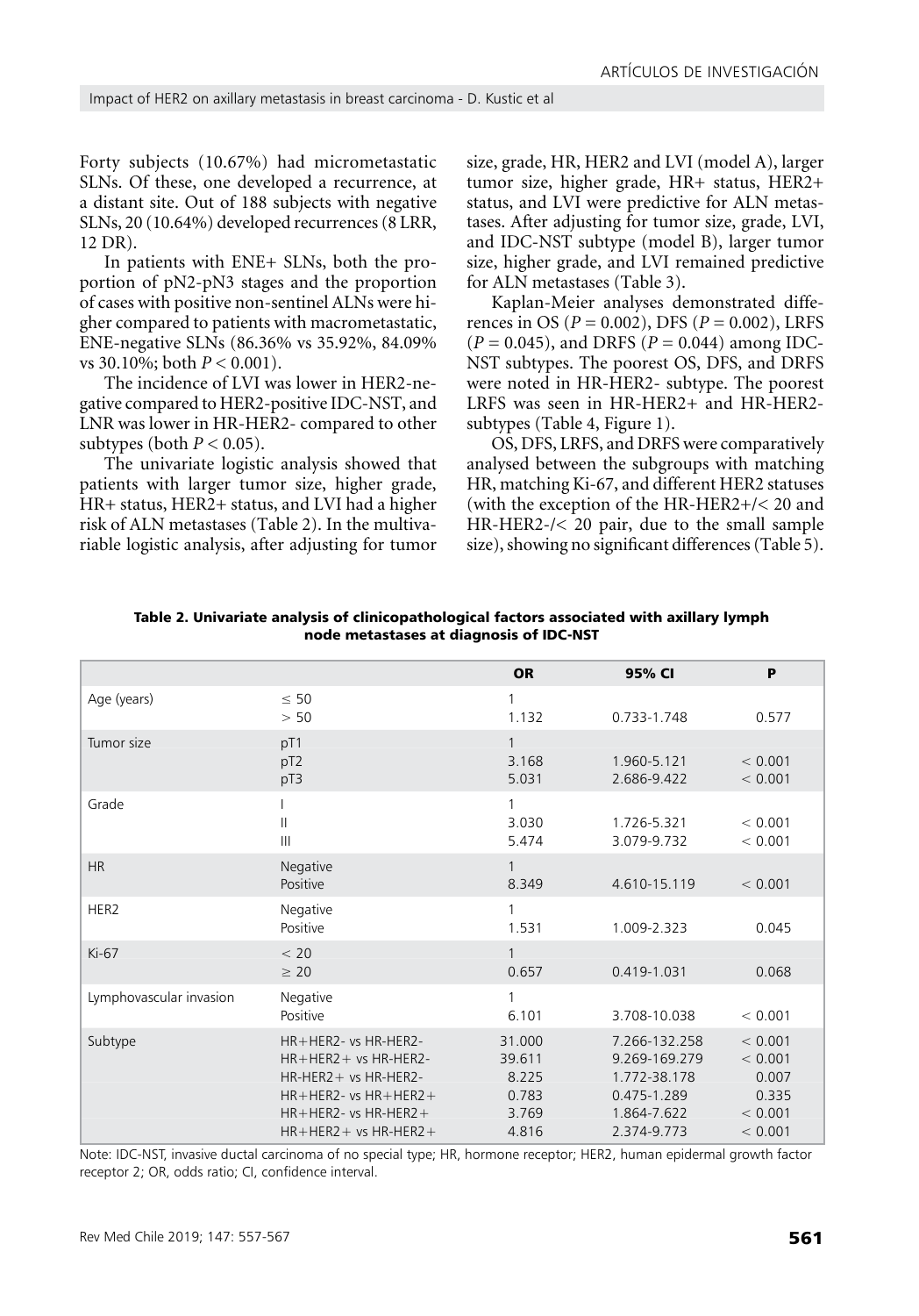|                         |                              | <b>OR</b> | 95% CI         | P       |
|-------------------------|------------------------------|-----------|----------------|---------|
| <b>MODEL A</b>          |                              |           |                |         |
| Tumor size              | pT2 vs pT1                   | 1.998     | 1.086-3.677    | 0.026   |
|                         | pT3 vs pT1                   | 2.637     | 1.097-6.342    | 0.030   |
| Grade                   | II vs I                      | 2.481     | 1.262-4.879    | 0.008   |
|                         | $III$ vs $I$                 | 7.928     | 3.541-17.751   | < 0.001 |
| <b>HR</b>               | Positive vs Negative         | 23.108    | 10.144-52.640  | < 0.001 |
| HER2                    | Positive vs Negative         | 1.832     | 1.053-3.187    | 0.032   |
| Lymphovascular invasion | Positive vs Negative         | 4.592     | 2.405-8.767    | < 0.001 |
| <b>MODEL B</b>          |                              |           |                |         |
| Tumor size              | pT2 vs pT1                   | 2.001     | 1.086-3.686    | 0.026   |
|                         | pT3 vs pT1                   | 2.705     | 1.117-6.551    | 0.027   |
| Grade                   | II vs I                      | 2.447     | 1.251-4.787    | 0.009   |
|                         | $III$ vs $I$                 | 7.435     | 3.336-16.574   | < 0.001 |
| Lymphovascular invasion | Positive vs Negative         | 4.264     | 2.223-8.178    | < 0.001 |
| Tumor subtype           | HR+HER2- vs HR-HER2-         | 59.047    | 12.589-276.956 | < 0.001 |
|                         | $HR + HER2 + vs HR-HER2 -$   | 86.746    | 17.907-420.226 | < 0.001 |
|                         | HR-HER2+ vs HR-HER2-         | 6.207     | 1.218-31.619   | 0.028   |
|                         | $HR + HER2 - vs HR + HER2 +$ | 0.681     | 0.372-1.246    | 0.213   |
|                         | $HR + HER2 - vs HR-HER2 +$   | 9.514     | 3.787-23.900   | < 0.001 |
|                         | $HR + HER2 + vs HR-HER2 +$   | 13.977    | 5.292-36.914   | < 0.001 |

| Table 3. Multivariable analysis of clinicopathological factors associated with axillary lymph |
|-----------------------------------------------------------------------------------------------|
| node metastases at diagnosis of IDC-NST                                                       |

Note: IDC-NST, invasive ductal carcinoma of no special type, HR, hormone receptor; HER2, human epidermal growth factor receptor 2; OR, odds ratio; CI, confidence interval

Table 4. Kaplan-Meier overall, disease-free, locoregional recurrence-free, and distant recurrence-free survival estimates in patients with non-luminal A IDC-NST by molecular subtype

| Subtype                          | OS (%) | 95% CI                  |       | DFS (%) 95% CI LRFS (%) 95% CI DRFS (%) |       |                         |       | 95% CI      | <b>N</b> |
|----------------------------------|--------|-------------------------|-------|-----------------------------------------|-------|-------------------------|-------|-------------|----------|
| HR+HFR2- 89.68 84.37-94.99 88.10 |        |                         |       | 82.44-93.75  97.62  94.96-100.3         |       |                         | 90.48 | 85.35-95.60 | -126     |
| $HR+HFR2+$                       | 86.99  | 81.05-92.94 86.18       |       | 80.08-92.28                             |       | 97.56 94.84-100.3       | 88.62 | 83.01-94.23 | - 123    |
| $HR-HFR7+$                       |        | 77.42 67.01-87.83 75.81 |       | 65.15-86.47                             |       | 91.94 85.16-98.71 83.87 |       | 74 72-93 03 | - 62     |
| HR-HER2-                         | 70.31  | 59.12-81.51             | 68.75 | 57.39-80.11                             | 92.19 | 85.61-98.76             | 76.56 | 66.18-86.94 | -64      |

Note: IDC-NST, invasive ductal carcinoma of no special type; HR, hormone receptor; HER2, human epidermal growth factor receptor 2; OS, overall survival; DFS, disease-free survival; LRFS, locoregional recurrence-free survival; DRFS, distant recurrence-free survival; CI, confidence interval.

The multiple regression analysis suggested that histologic grade, HR status, LNR, LVI, molecular subtype, and tumor size, may predict OS, DFS,

LRFS, and DRFS, while age  $(\leq 50 \geq 50$  years), HER2 status, Ki-67 (< 20%/≥ 20%), and ENE in SLNs were not predictive (Table 6).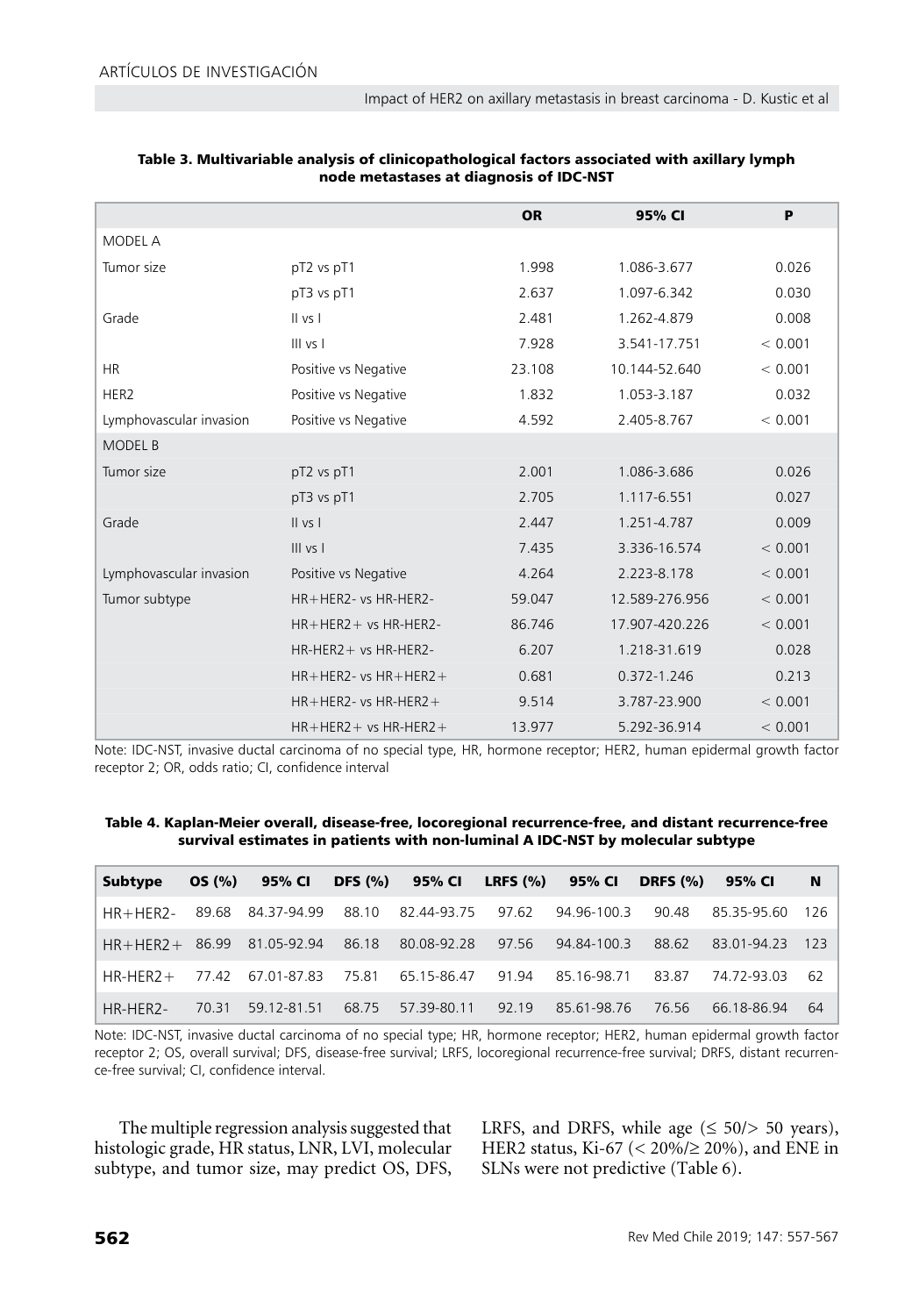



Figure 1.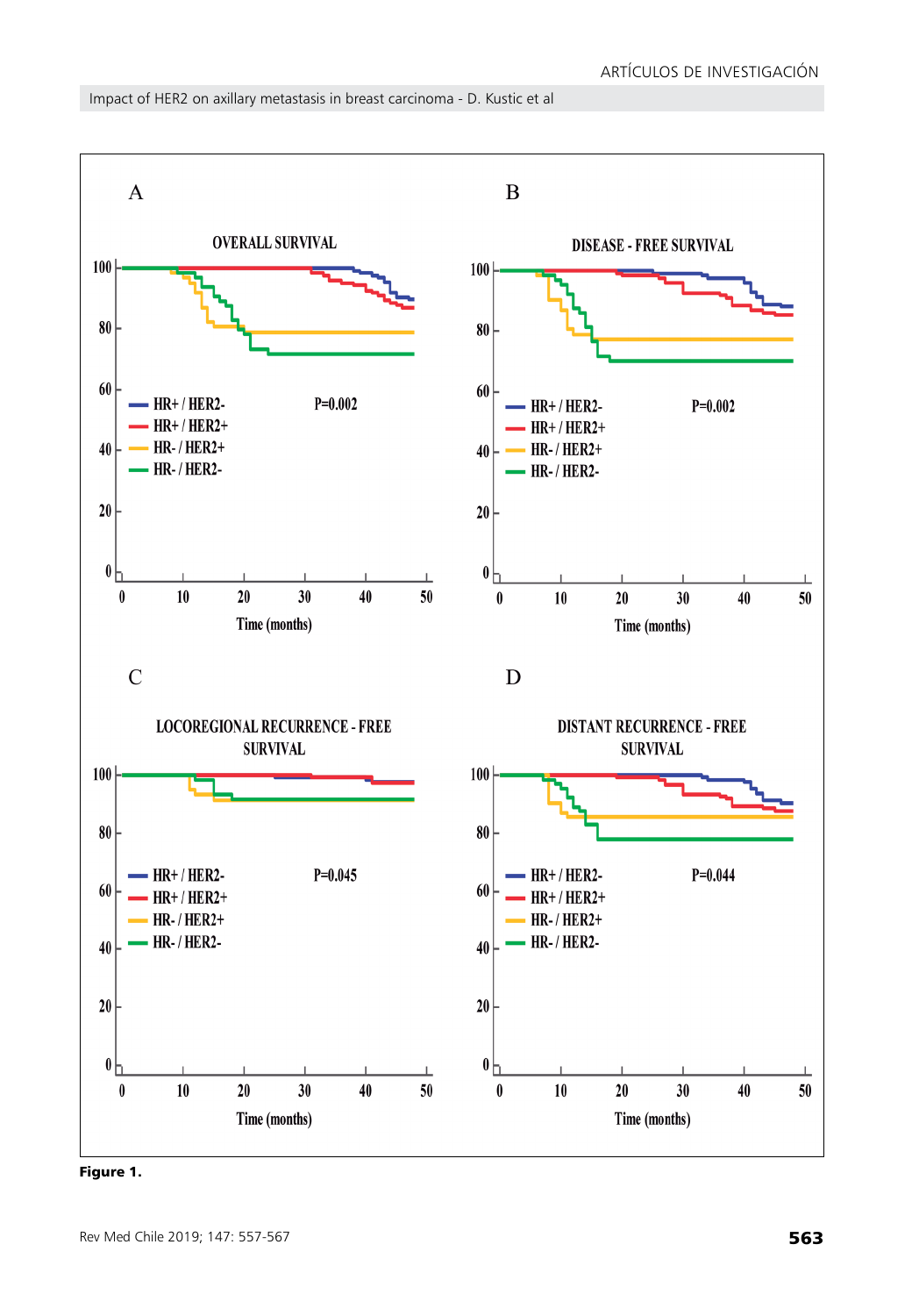| Table 5. Comparison of Kaplan-Meier overall, disease-free, locoregional recurrence-free,  |
|-------------------------------------------------------------------------------------------|
| and distant recurrence-free survival estimates between IDC-NST patients with matching HR, |
| matching Ki-67 and different HER2 statuses                                                |

| <b>Subgroups</b>                                      | OS (%) | 95% CI                        | <b>DFS</b> (%) |                   |       | 95% CI LRFS (%) 95% CI | <b>DRFS (%)</b> | 95% CI         | N   |
|-------------------------------------------------------|--------|-------------------------------|----------------|-------------------|-------|------------------------|-----------------|----------------|-----|
| $HR + HER2 - \leq 20$                                 | 96.30  | 91.26-101.3                   |                | 96.30 91.26-101.3 | 98.15 | 94.55-101.7            | 98.15           | 94.55-101.7 54 |     |
| $HR + HER2 + \frac{3}{20}$ 96.08                      |        | 90.75-101.4 92.16 84.78-99.54 |                |                   | 96.08 | 90.75-101.4            | 96.08           | 90.75-101.4 51 |     |
| $HR+HER2-\geq 20$ 83.33 74.73-91.94 80.56 71.41-89.70 |        |                               |                |                   | 95.83 | 91.22-100.5            | 84.72           | 76.41-93.03 72 |     |
| $HR+HER2+/ \geq 20$ 80.56 71.41-89.70                 |        |                               |                | 79.17 69.79-88.55 | 97.22 | 93.43-101.0            | 81.94           | 73.06-90.83 72 |     |
| HR-HER2+/ $\geq$ 20                                   | 78.69  | 68.41-88.97                   | 77.05          | 66.50-87.60       | 91.80 | 84.92-98.69            | 85.25           | 76 35-94 15 61 |     |
| HR-HER2- $/ \geq 20$                                  | 70.00  | 58.40-81.60                   | 66.67          | 54.74-78.60       | 90.00 | 82.41-97.59            | 76.67           | 65.96-87.37    | 60. |

Note: IDC-NST, invasive ductal carcinoma of no special type, HR, hormone receptor; HER2, human epidermal growth factor receptor 2; OS, overall survival; DFS, disease-free survival; LRFS, locoregional recurrence-free survival; DRFS, distant recurrence-free survival; CI, confidence interval.

### Table 6. Significant clinicopathological predictors of overall, disease-free, locoregional recurrence-free, and distant recurrence-free survival in patients with non-luminal A IDC-NST evaluated by multiple regression analysis

|             | Grade $(\beta)$ | HR $(\beta)$ | LNR $(\beta)$ | LVI $(\beta)$ | Subtype $(\beta)$ | Tumor size $(\beta)$ | <b>R2/adjusted R2</b> |
|-------------|-----------------|--------------|---------------|---------------|-------------------|----------------------|-----------------------|
| .OS         | $-1.151*$       | $4.961**$    | $-8923***$    | $-5.222***$   | $-1.612*$         | $-1721**$            | $0.38/0.36***$        |
| <b>DFS</b>  | $-1.308*$       | $4.654*$     | $-13.024***$  | $-6.489***$   | $-2.257*$         | $-2.139**$           | $0.42/0.40***$        |
| LRFS        | $-1.161*$       | $5.655**$    | $-8.687**$    | $-6.019***$   | $-1.592*$         | $-1.938**$           | $0.39/0.37***$        |
| <b>DRFS</b> | $-1.298*$       | $3960*$      | $-13.260***$  | $-5692***$    | $-2.277*$         | $-1923**$            | $0.41/0.40***$        |

Note: IDC-NST, invasive ductal carcinoma of no special type; OS, overall survival; DFS, disease-free survival; LRFS, locoregional recurrence-free survival; DRFS, distant recurrence-free survival; HR, hormone receptors; LNR, lymph node ratio; LVI, lymphovascular invasion; β, standardized regression coefficient; R<sup>2</sup>/adjusted R<sup>2</sup>, coefficient of determination / adjusted for the number of predictors in the model; the significance level:  $*P < 0.05$ ;  $*P < 0.01$ ;  $*P < 0.001$ 

# **Discussion and conclusions**

The molecular markers, ER, PR, HER2, and Ki-67, as well as traditional factors, such as age, tumor size, histologic type, histologic grade, LN stage, and LVI, are widely used in the management and treatment of BC<sup>23,24</sup>. In HER2+ BC patients, HER2-targeted therapy increased 10-year OS and 10-year DFS from 75.2% to 84.0%, and from 62.2% to 73.7%, respectively<sup>22,25</sup>. Since the results of the American College of Surgeons Oncology Group Z0011 trial were published, a less invasive approach in the management of the axilla has been adopted, while SLNB remained the gold standard for ALN staging<sup>5,7</sup>. Therefore, the impact of HER2 status on ALN involvement needs to be reevaluated.

 According to our results, HER2+ status is predictive of ALN involvement at diagnosis of non-luminal A IDC-NST. Besides HER2+, HR+ status, molecular subtype, larger tumor size, higher grade, and LVI, were also associated with a higher risk of ALN metastases, while age  $(\leq 50/> 50$  years) and Ki-67 ( $<$  20%/ $\ge$  20%) were not. Similar findings had been observed on larger samples<sup>8,24,26</sup>. Nevertheless, the relationship between HR status and ALN involvement is still under debate, as studies exist in which an inverse relationship between HR+ status and ALN involvement was suggested $27$ .

Inconsistent conclusions have been reported as to which BC subtype is the least associated with ALN metastases. Ahmed  $AR^{27}$  reported the highest likelihood of ALN metastasis in HR-HER2+, while Jones et al.<sup>11</sup> found no association between the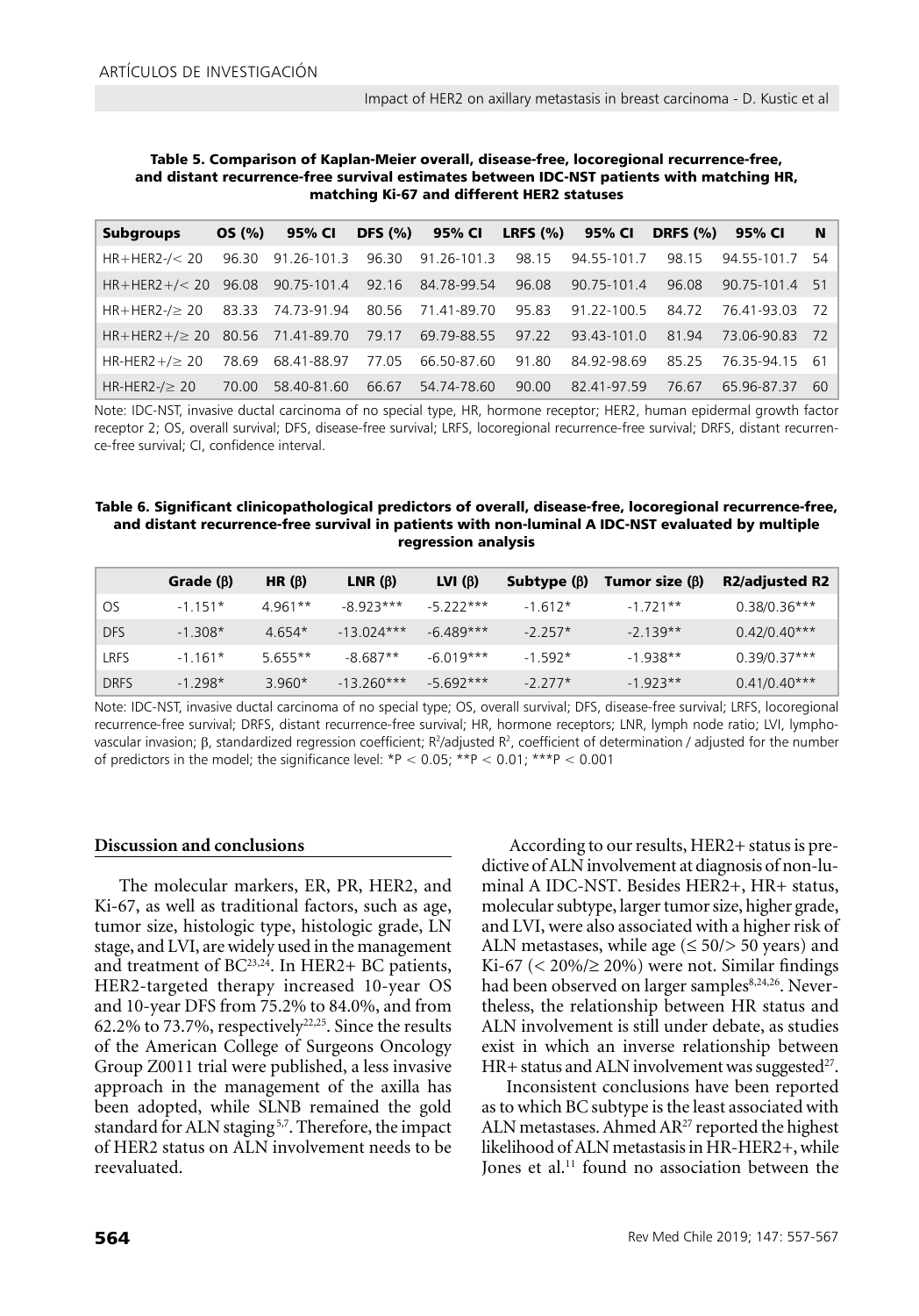subtypes and ALN involvement. According to our results, in HR-HER2- subtype ALN involvement was the least frequent, LNR was significantly lower compared to other subtypes, while the incidence of LVI was lower compared to HER2+ subtypes. These results are consistent with those of Crabb et al.<sup>13</sup> and He ZY et al.<sup>24</sup>, suggesting that HR-HER2-BC spreads through hematogenous rather than lymphatic routes.

As opposed to the majority of earlier research, patients with luminal A tumors were not included in this study. Despite that, the survival rates are comparable to those reported earlier, although the OS that we observed in HR-HER2+ and HR-HER2- subtypes was somewhat lower<sup>28,29</sup>. This may be related to the smaller sample size and a relatively short postoperative observing period in our study. In agreement with former research, we found the poorest OS, DFS, and DRFS in the HR-HER2- subtype, due to limited treatment options, while the poorest LRFS was noted in HR-HER2+ and HR-HER2- subtypes. Our results support those of Vuduc KD et al.<sup>30</sup>, where amongst those patients undergoing breast-conserving surgery, those with HR-HER2- and HR-HER2+ subtypes had a higher risk of LRR.

Of the markers defining BC subtype, only HR status had an influence on OS, DFS, LRFS, and DRFS. In contrast to the predictive capacity of HER2+ status for ALN involvement at diagnosis, no impact of HER2 status on the survival rates was observed. These results reflect the prognostic improvements as a result of HER2-targeted therapy. Although neither Ki-67 affected the survival rates, these results should be treated with caution, given that the majority of the subjects assigned to HR-HER2+ and HR-HER2- groups had Ki-67  $\geq$  20%. Moreover, the prognostic role of Ki-67 has been suggested in previous papers $8,9,21$ .

The tumor size is established as an independent predictor of survival in BC patients<sup>23</sup>. However, its prognostic role has been denied in some papers<sup>31</sup>. In this study, tumor size, as well as higher histologic grades, were negatively correlated with the survival rates<sup>8,13,14,18</sup>. Our results, showing that both the number of positive ALNs and the presence of LVI have a negative impact on the survival rates, are in line with previously published data<sup>32-36</sup>. In concordance with former observations, BC molecular subtype also affected survival<sup>12,24,31</sup>.

The data concerning the impact of age on the

prognosis in BC patients are conflicting<sup>31,37</sup>. We observed no impact of age  $(\leq 50 \geq 50$  years) on the survival rates. Note, however, that among our patients the number of those aged  $\leq 50$  years was lower.

Although a negative impact of ENE in SLNs on survival has been suggested $34$ , we observed none. Nevertheless, in our patients with ENE-positive SLNs, higher nodal stages (pN2-pN3) were more frequent and non-sentinel ALNs were more often positive compared to the patients with macrometastatic, ENE-negative SLNs, indicating that ENE in SLNs affects survival indirectly, which is in accordance with the findings of Schwentner L et al.<sup>38</sup>.

In conclusion, in non-luminal A IDC-NST, an increased risk of ALN metastases at diagnosis is associated with HER2+ status. However, no impact of HER2 status on LRFS was observed. Besides the benefits of HT, chemotherapy and HER2-targeted therapy in HR+ and HER2+ BC patients, limited improvements have been achieved in HR-HER2+ subtype, in which LRFS is not better than in the HR-HER2- subtype. Therefore, in patients with HR-HER2+ subtype, better locoregional control is necessary.

*Acknowledgments:* We thank Sarah Caroline Czerny for the excellent technical assistance.

#### **References**

- 1. Bray F, Ferlay J, Soerjomataram I, Siegel RL, Torre LA, Jemal A. Global Cancer Statistics 2018: GLOBOCAN Estimates of Incidence and Mortality Worldwide for 36 Cancers in 185 Countries. CA Cancer J Clin 2018; 68 (6): 394-424.
- 2. Makki J. Diversity of breast carcinoma: Histological subtypes and clinical relevance. Clin Med Insights Pathol 2015; 8: 23-31.
- 3. Coates AS, Winer EP, Goldhirsch A, Gelber RD, Gnant M, Piccart-Gebhart MJ, et al. Tailoring therapies-improving the management of early breast cancer: St Gallen International Expert Consensus on the Primary Therapy of Early Breast Cancer 2015. Ann Oncol 2015; 26 (8): 1533-46.
- 4. Gutiérrez C, Schiff R. HER2: Biology, detection, and clinical implications. Arch Pathol Lab Med 2011; 135  $(1): 55-62.$
- 5. Giuliano AE, McCall L, Beitsch P, Whitworth PW, Blumencranz P, Leitch AM, et al. Locoregional recurrence after sentinel lymph node dissection with or without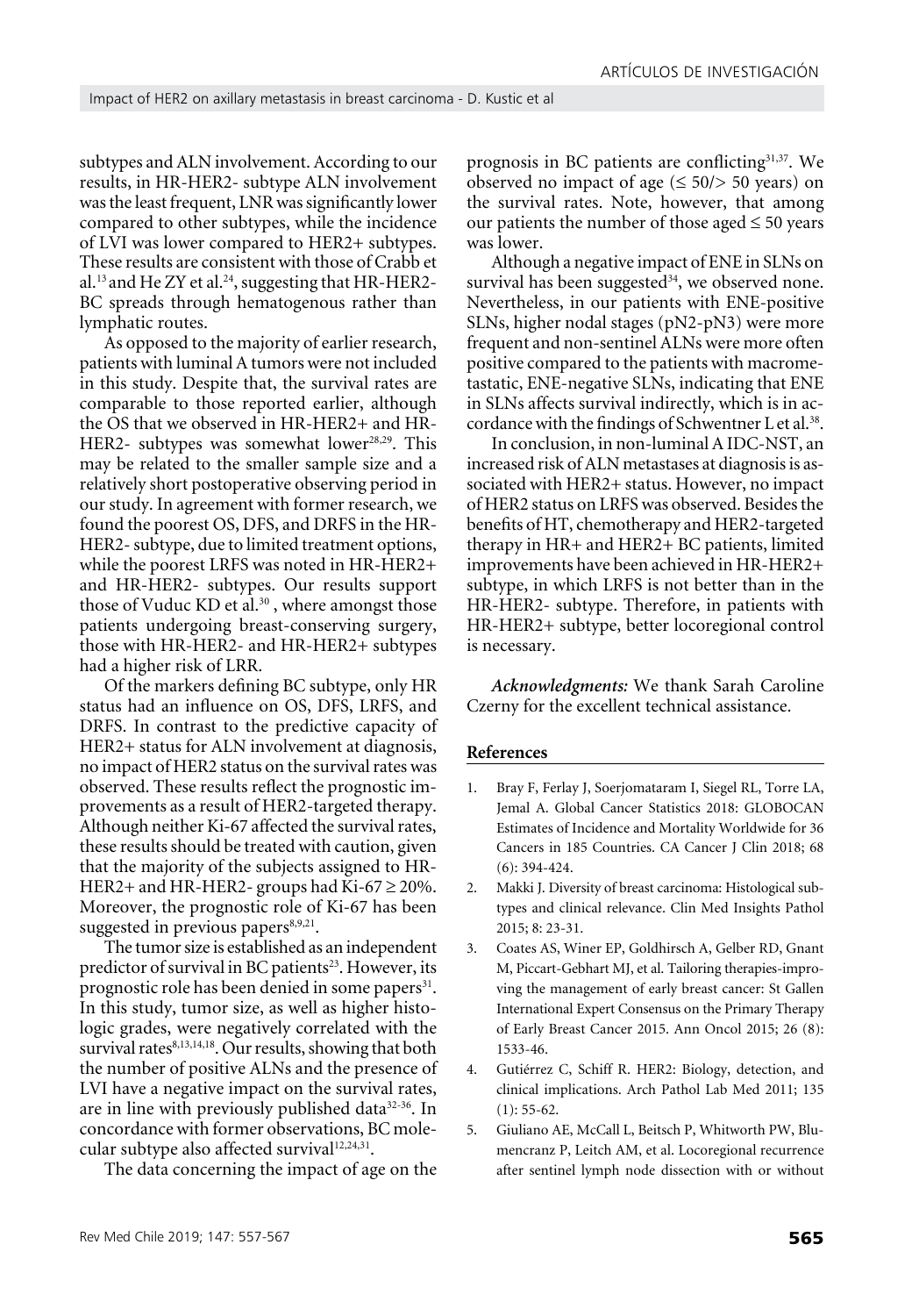axillary dissection in patients with sentinel lymph node metastases: The American College of Surgeons Oncology Group Z0011 randomized trial. Ann Surg 2010; 252 (3): 426-33.

- 6. Fournier K, Schiller A, Perry RR, Laronga C, Beenken SW, McGrath PC, et al. Micrometastasis in the sentinel lymph node of breast cancer does not mandate completion axillary dissection. Ann Surg 2004; 239 (6): 859-65.
- 7. Giuliano AE, Hunt KK, Ballman KV, Beitsch PD, Whitworth PW, Blumencranz PW, et al. Axillary dissection vs no axillary dissection in women with invasive breast cancer and sentinel node metastasis: A randomized clinical trial. JAMA 2011; 305 (6): 569-75.
- 8. Bader AA, Tio J, Petru E, Bühner M, Pfahlberg A, Volkholz H, et al. T1 breast cancer: Identification of patients at low risk of axillary lymph node metastases. Breast Cancer Res Treat 2002; 76 (1): 11-7.
- 9. Joensuu K, Leidenius M, Kero M, Andersson LC, Horwitz KB, Heikkilä P. ER, PR, HER2, Ki-67 and CK5 in early and late relapsing breast cancer-reduced CK5 expression in metastases. Breast Cancer (Auckl) 2013;  $7.23 - 34$
- 10. Buonomo OC, Caredda E, Portarena I, Vanni G, Orlandi A, Bagni C, et al. New insights into the metastatic behavior after breast cancer surgery, according to well-established clinicopathological variables and molecular subtypes. PLoS One 2017; 12 (9): e0184680.
- 11. Jones T, Neboori H, Wu H, Yang Q, Haffty BG, Evans S, et al. Are breast cancer subtypes prognostic for nodal involvement and associated with clinicopathologic features at presentation in early-stage breast cancer? Ann Surg Oncol 2013; 20 (9): 2866-72.
- 12. Reyal F, Rouzier R, Depont-Hazelzet B, Bollet MA, Pierga JY, Alran S, et al. The molecular subtype classification is a determinant of sentinel node positivity in early breast carcinoma. PLoS One 2011; 6 (5): e20297.
- 13. Crabb SJ, Cheang MC, Leung S, Immonen T, Nielsen TO, Huntsman DD, et al. Basal breast cancer molecular subtype predicts for lower incidence of axillary lymph node metastases in primary breast cancer. Clin Breast Cancer 2008; 8 (3): 249-56.
- 14. Van Calster B, Vanden Bempt I, Drijkoningen M, Pochet N, Cheng J, Van Huffel S, et al. Axillary lymph node status of operable breast cancers by combined steroid receptor and HER-2 status: Triple positive tumours are more likely lymph node positive. Breast Cancer Res Treat 2009; 113 (1): 181-7.
- 15. Si C, Jin Y, Wang H, Zou Q. Association between molecular subtypes and lymph node status in invasive breast cancer. Int J Clin Exp Pathol 2014; 7 (10): 6800-6.
- 16. Goldhirsch A, Wood WC, Gelber RD, Coates AS, Thür-

limann B, Senn HJ. Progress and promise: Highlights of the international expert consensus on the primary therapy of early breast cancer 2007. Ann Oncol 2007; 18 (7): 1133-44.

- 17. Jonjic N, Mustac E, Bekafigo IS, Molek KR, Lovasic F, Lukanovic M, et al. [Analysis of sentinel lymph node in early breast cancer patient-Clinical Hospital Center Rijeka]. Lijec Vjesn 2013; 135 (7-8): 201-5.
- 18. Rakha EA, El-Sayed ME, Lee AHS, Elston CW, Grainge MJ, Hodi Z, et al. Prognostic significance of Nottingham histologic grade in invasive breast carcinoma. J Clin Oncol 2008; 26 (19): 3153-8.
- 19. Elston CW, Ellis IO. Pathological prognostic factors in breast cancer. I. The value of histological grade in breast cancer: experience from a large study with long-term follow-up. Histopathology 1991; 19 (5): 403-10.
- 20. Allred DC. Issues and updates: Evaluating estrogen receptor-α, progesterone receptor, and HER2 in breast cancer. Mod Pathol 2010; 23 Suppl 2: S52-9.
- 21. De Azambuja E, Cardoso F, De Castro G, Colozza M, Mano MS, Durbecq V, et al. Ki-67 as prognostic marker in early breast cancer: A meta-analysis of published studies involving 12 155 patients. Br J Cancer 2007; 96 (10): 1504-13.
- 22. Slamon DJ, Leyland-Jones B, Shak S, Fuchs H, Paton V, Bajamonde A, et al. Use of Chemotherapy plus a Monoclonal Antibody against HER2 for Metastatic Breast Cancer That Overexpresses HER2. N Engl J Med 2001; 344 (11): 783-92.
- 23. Elston CW, Ellis IO, Pinder SE. Pathological prognostic factors in breast cancer. Crit Rev Oncol Hematol 1999; 31 (3): 209-23.
- 24. He ZY, Wu SG, Yang Q, Sun JY, Li FY, Lin Q, et al. Breast Cancer Subtype is Associated With Axillary Lymph Node Metastasis: A Retrospective Cohort Study. Medicine (Baltimore) 2015; 94 (48): e2213.
- 25. Pérez EA, Romond EH, Suman VJ, Jeong JH, Sledge G, Geyer CE, et al. Trastuzumab plus adjuvant chemotherapy for human epidermal growth factor receptor 2 - Positive breast cancer: Planned joint analysis of overall survival from NSABP B-31 and NCCTG N9831. J Clin Oncol 2014; 32 (33): 3744-52.
- 26. Zhu X, Ying J, Wang F, Wang J, Yang H. Estrogen receptor, progesterone receptor, and human epidermal growth factor receptor 2 status in invasive breast cancer: a 3,198 cases study at National Cancer Center, China. Breast Cancer Res Treat 2014; 147 (3): 551-5.
- 27. Ahmed ARH. HER2 expression is a strong independent predictor of nodal metastasis in breast cancer. J Egypt Natl Canc Inst 2016; 28 (4): 219-27.
- 28. Hennigs A, Riedel F, Gondos A, Sinn P, Schirmacher